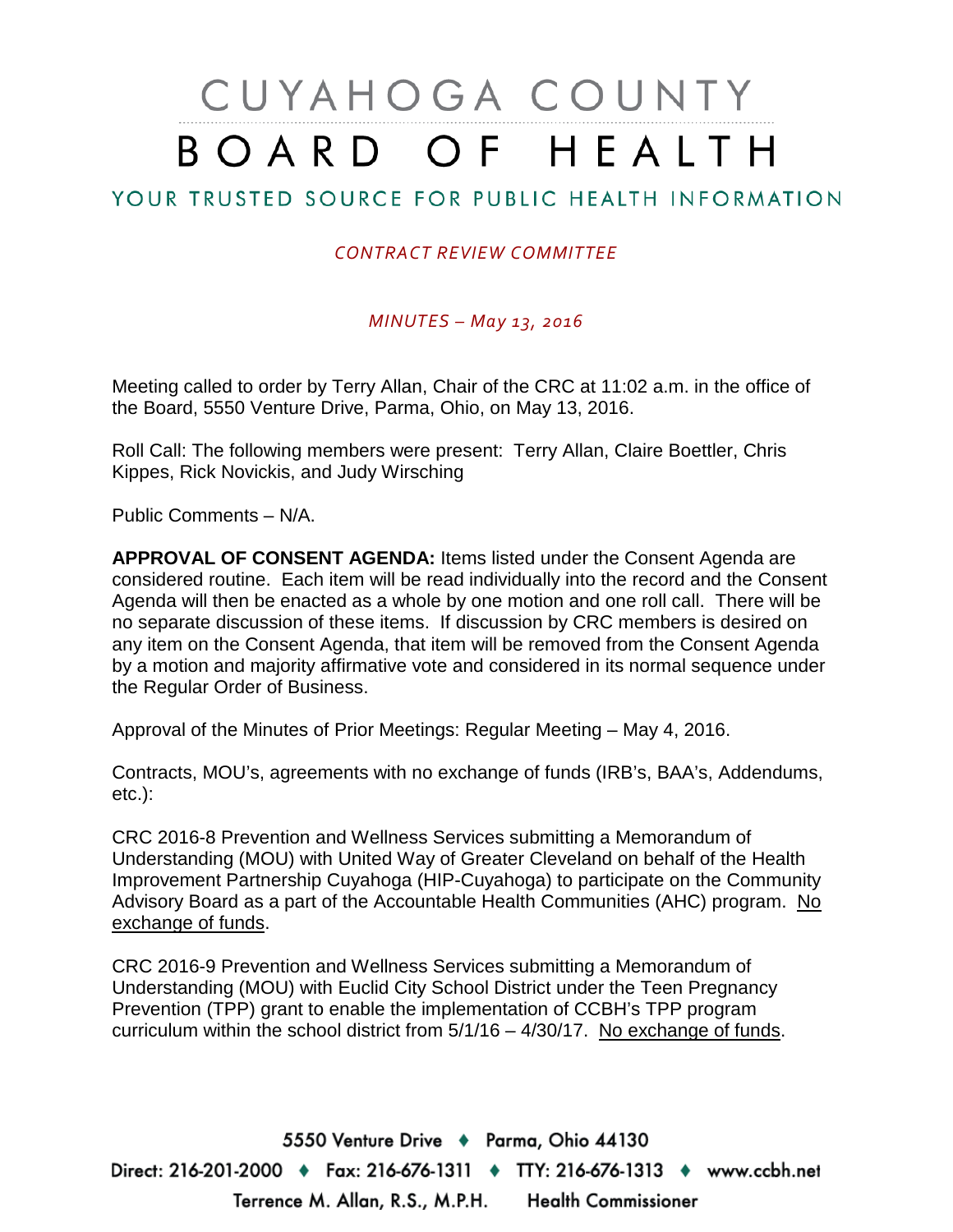It was moved by Chris Kippes, seconded by Claire Boettler, that the consent agenda, including the minutes of the May 4, 2016 Regular CRC, meeting be approved:

The Secretary called the roll:

Ayes: Terry Allan, Claire Boettler, Chris Kippes, Rick Novickis, and Judy Wirsching

### **CONTRACTS AND AWARDS:**

Tabled Items

None

New Items For Review

Bid/Quote Openings

Lead program contract recommendations presented by: Stephanie McConoughey

It was moved by Rick Novickis, seconded by Judy Wirsching that the following quote (CRC 2016-10) for 1642 Wyandotte Ave., Lakewood, OH 44107 be accepted as the lowest and best, and a contract be awarded to Trademark Industries, LLC in the amount of \$8,295.00 (ref. enclosed).

The Secretary called the roll:

Ayes: Terry Allan, Claire Boettler, Chris Kippes, Rick Novickis, and Judy Wirsching

It was moved by Rick Novickis, seconded by Claire Boettler that the following quote (CRC 2016-11) for 19850 S. Lakeshore Blvd., Euclid, OH 44119 be accepted as the lowest and best, and a contract be awarded to Paragon CMS in the amount of \$3,354.00 (ref. enclosed).

The Secretary called the roll:

Ayes: Terry Allan, Claire Boettler, Chris Kippes, Rick Novickis, and Judy Wirsching

Expenditures: Contracts up to \$25,000

It was moved by Claire Boettler, seconded by Chris Kippes that the addendum (CRC 2016-12) to the contract with The Ohio State University (OSU) (Resolution 2016-9) under the Child and Family Health Services (CFHS) grant to extend the end of the contract period from 6/30/16 through 9/30/16 and increase the amount paid to OSU from \$20,000.00 to \$25,000.00 be approved.

5550 Venture Drive + Parma, Ohio 44130 Direct: 216-201-2000 ♦ Fax: 216-676-1311 ♦ TTY: 216-676-1313 ♦ www.ccbh.net Terrence M. Allan, R.S., M.P.H. **Health Commissioner**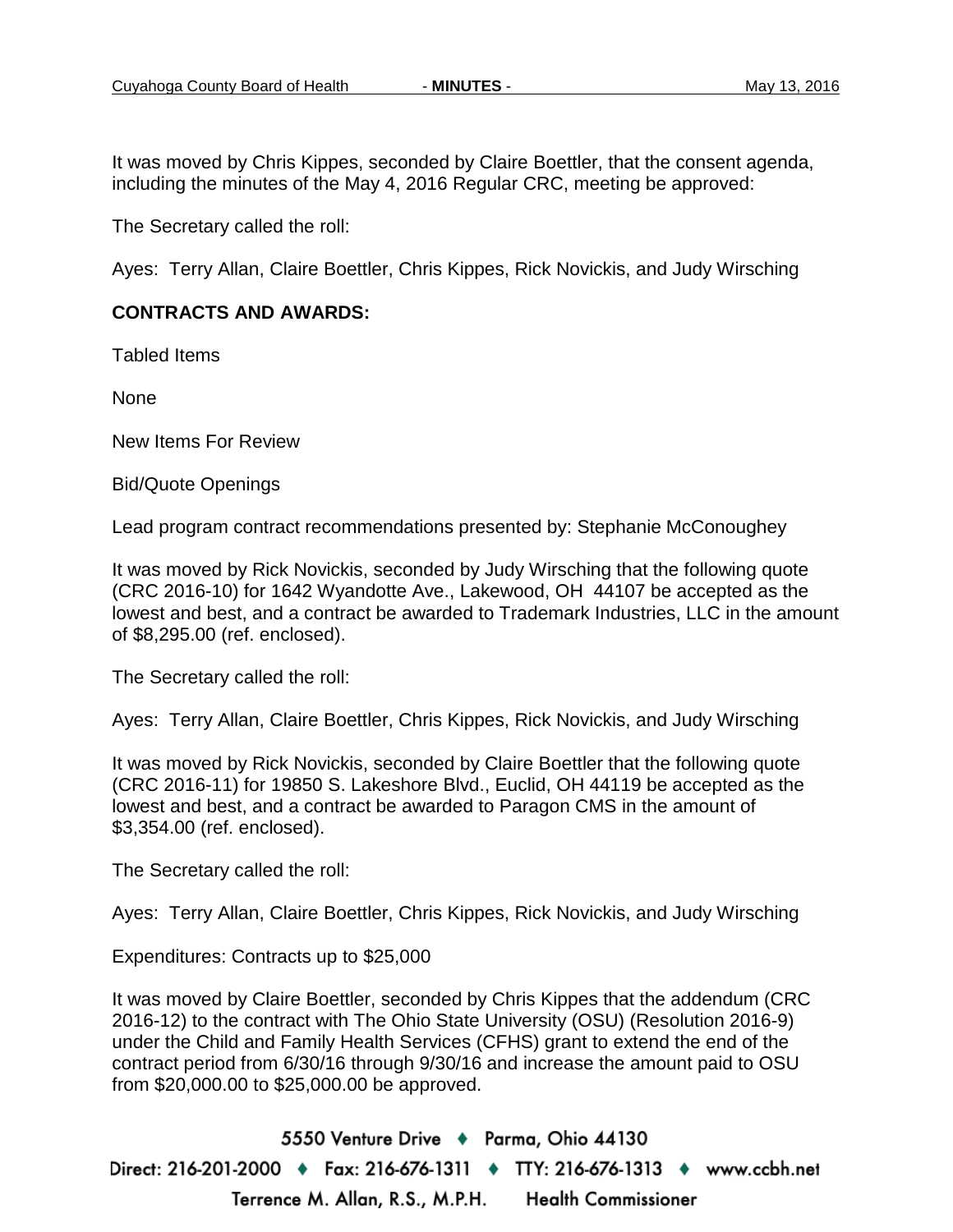Presented by: Angela Newman-White

Purpose: For the continuation of grant deliverables through the extension period funded by ODH for the FY2016 CFHS grant year that was Board approved on April 27, 2016.

Funding Source: 100% reimbursable through the FY2016 CFHS grant.

The Secretary called the roll:

Ayes: Terry Allan, Claire Boettler, Chris Kippes, Rick Novickis, and Judy Wirsching

It was moved by Judy Wirsching, seconded by Claire Boettler that the addendum (CRC 2016-13) to the contract with The Lesbian, Gay, Bisexual, Transgender (LGBT) Community Center (Resolution 2015-143) under the Teen Pregnancy Prevention (TPP) grant to increase the amount paid to LGBT Community Center from \$110,028.00 to \$112,078.00 be approved.

Presented by: Brandy Eaton

Purpose: To provide LGBT 101 trainings for CCBH staff in accordance with the grant deliverables under the FY2016 TPP grant.

Funding Source: 100% reimbursable through the FY2016 TPP grant.

The Secretary called the roll:

Ayes: Terry Allan, Claire Boettler, Chris Kippes, Rick Novickis, and Judy Wirsching

It was moved by Chris Kippes, seconded by Terry Allan that the contract (CRC 2016- 14) with The Diversity Center of Northeast Ohio under the Teen Pregnancy Prevention (TPP) grant from  $6/1/16 - 6/30/16$  in the amount of \$2,400.00 be approved.

Presented by: Brandy Eaton

Purpose: To provide Cultural Diversity training to Teen Pregnancy Prevention (TPP) program facilitators in accordance with the grant deliverables under the FY2016 TPP grant.

Funding Source: 100% reimbursable through the FY2016 TPP grant.

The Secretary called the roll:

Ayes: Terry Allan, Claire Boettler, Chris Kippes, Rick Novickis, and Judy Wirsching

5550 Venture Drive + Parma, Ohio 44130

Direct: 216-201-2000 ♦ Fax: 216-676-1311 ♦ TTY: 216-676-1313 ♦ www.ccbh.net Terrence M. Allan, R.S., M.P.H. **Health Commissioner**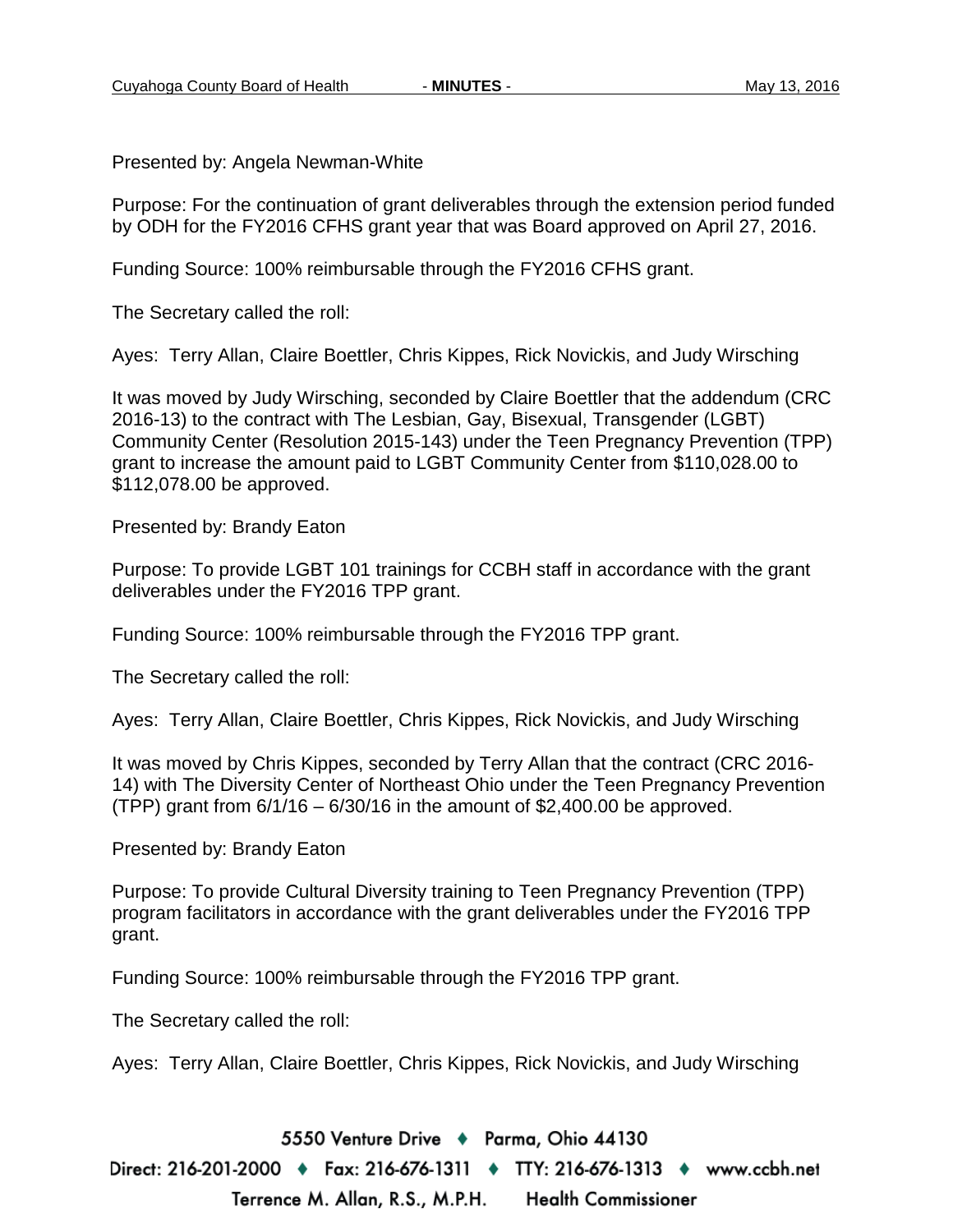It was moved by Claire Boettler, seconded by Rick Novickis that the following contracts (CRC 2016-15) under the Racial and Ethnic Approaches to Community Health (REACH) grant be approved:

Presented by: Martha Halko

Advertising Vehicles 7/4/16 – 8/29/16 \$10,180.00

Purpose: To implement the HEAL and Hypertension ad campaign through RTA bus ads to be run in the targeted neighborhoods of the REACH grant.

Funding Source: 100% reimbursable through the FY2016 REACH grant.

Cleveland Clinic Foundation 5/1/16 – 9/29/16 \$10,000.00

Purpose: To implement elements of the hypertension best practice program within the Cleveland Clinic System.

Funding Source: 100% reimbursable through the FY2016 REACH grant.

CommonHealth Action 5/1/16 – 9/29/16 \$ 5,643.00

Purpose: To build capacity of community fellows implementing a resident driven, healthy eating active living approach within the neighborhoods in the REACH targeted areas.

Funding Source: 100% reimbursable through the FY2016 REACH grant.

The Secretary called the roll:

Ayes: Terry Allan, Claire Boettler, Chris Kippes, Rick Novickis, and Judy Wirsching

It was moved by Chris Kippes, seconded by Terry Allan that the addendum (CRC 2016- 16) to the contract with Case Western Reserve University Prevention Research Center (CASE) (Resolution 2015-169) under the Racial and Ethnic Approaches to Community Health (REACH) grant to increase the amount paid to CASE from \$358,542.00 to \$363,899.00 be approved.

Presented by: Martha Halko

Purpose: To build capacity and coordinate additional services within the Community Resident Teams in the targeted REACH neighborhoods.

Funding Source: 100% reimbursable through the FY2016 REACH grant.

5550 Venture Drive + Parma, Ohio 44130 Direct: 216-201-2000 ♦ Fax: 216-676-1311 ♦ TTY: 216-676-1313 ♦ www.ccbh.net Terrence M. Allan, R.S., M.P.H. **Health Commissioner**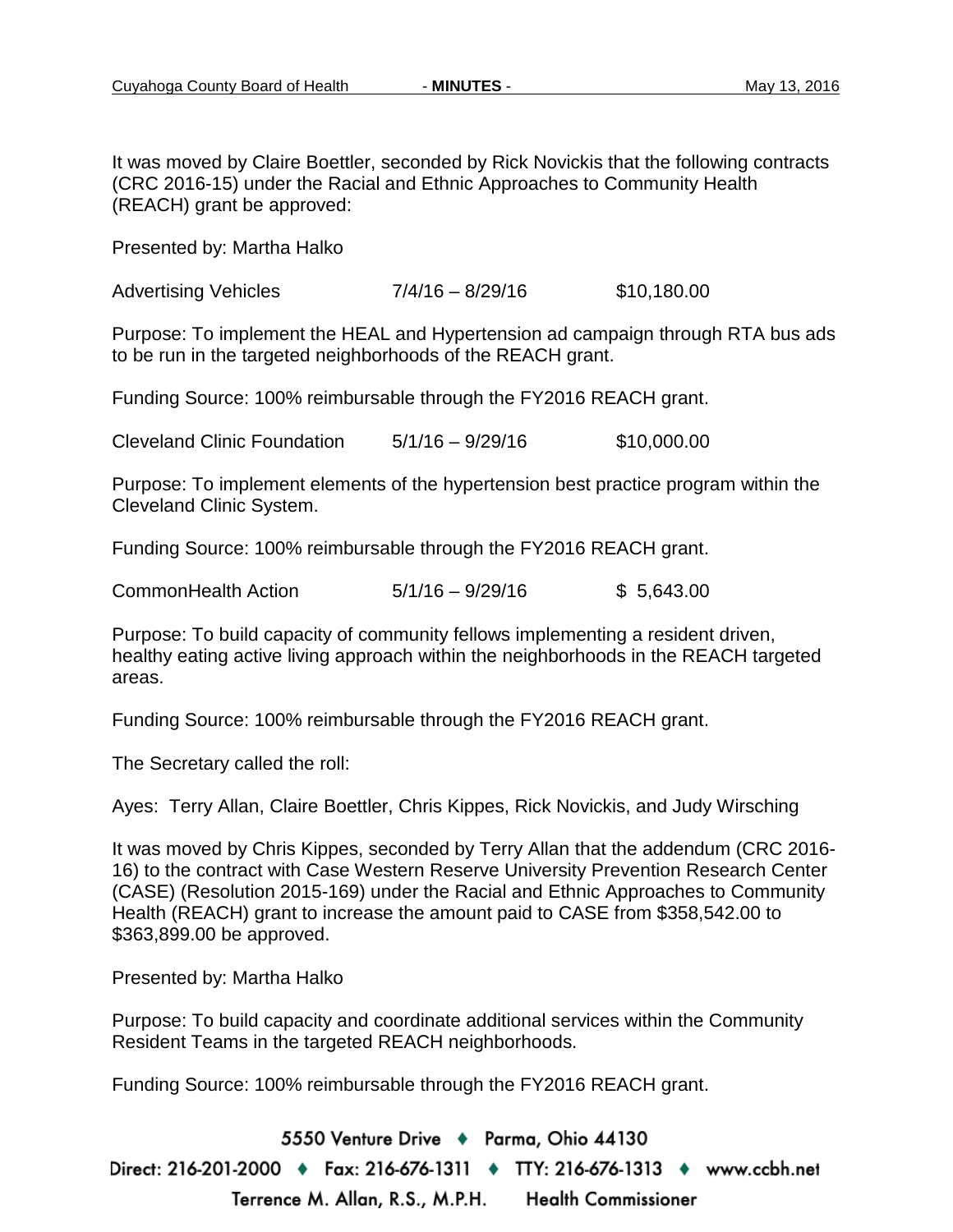The Secretary called the roll:

Ayes: Terry Allan, Claire Boettler, Chris Kippes, Rick Novickis, and Judy Wirsching

Revenue Generating Agreements up to \$25,000

None

Contract Rescissions

None

Public Comment – N/A.

Thereupon, it was moved by Claire Boettler, seconded by Chris Kippes, that the following Motion be adopted:

BE IT RESOLVED that the meeting be adjourned at 11:28 a.m.

The Secretary called the roll:

Ayes: Terry Allan, Claire Boettler, Chris Kippes, Rick Novickis, and Judy Wirsching

\_\_\_\_\_\_\_\_\_\_\_\_\_\_\_\_\_\_\_\_\_\_ \_\_\_\_\_\_\_\_\_\_\_\_\_\_\_\_\_\_\_\_\_

Committee Chair **Clerk** Clerk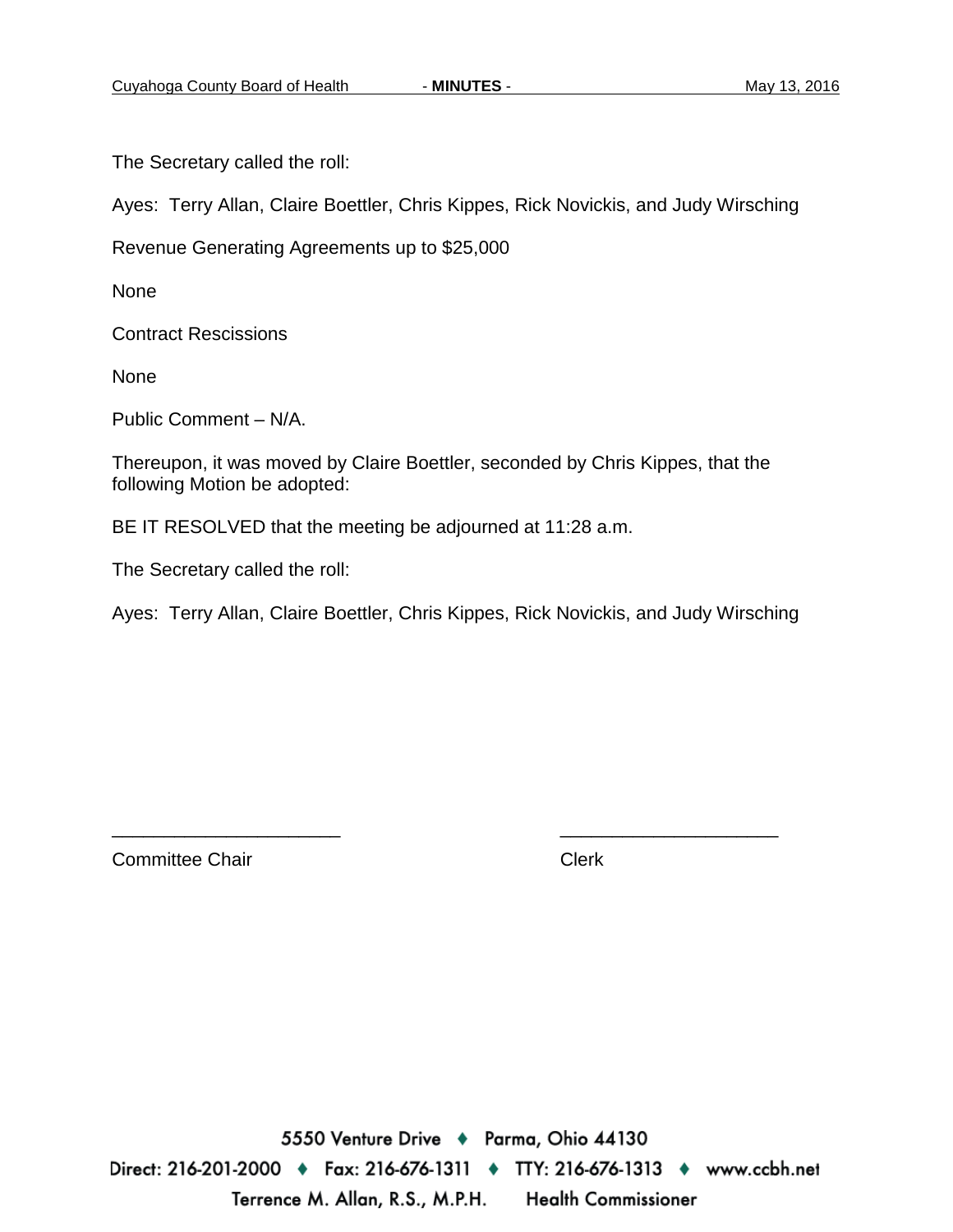# **CUYAHOGA COUNTY DISTRICT BOARD OF HEALTH**

## **QUOTE RESULTS**

### **Project Address**

| Name:             | Nick Flasher          |
|-------------------|-----------------------|
| <b>Address:</b>   | 1642 Wyandotte Avenue |
| City, State, Zip: | Lakewood, Ohio 44107  |
| File No:          | CRC 2016-10           |

**The following quotes were received and opened:** May 13, 2016

| <b>NAME OF CONTRACTOR</b> | <b>QUOTE AMOUNT</b> |            |
|---------------------------|---------------------|------------|
| Green Home                | \$11,530.00         |            |
| <b>Mullins</b>            | \$9,675.00          |            |
| Trademark                 | \$8,295.00          |            |
|                           |                     |            |
|                           |                     |            |
|                           |                     |            |
|                           |                     |            |
|                           |                     |            |
|                           |                     |            |
|                           |                     |            |
|                           |                     |            |
|                           |                     |            |
|                           |                     |            |
|                           |                     |            |
|                           |                     |            |
|                           |                     |            |
|                           |                     |            |
|                           | Estimate:           | \$9,440.00 |

Project awarded to: Trademark Industries, LLC